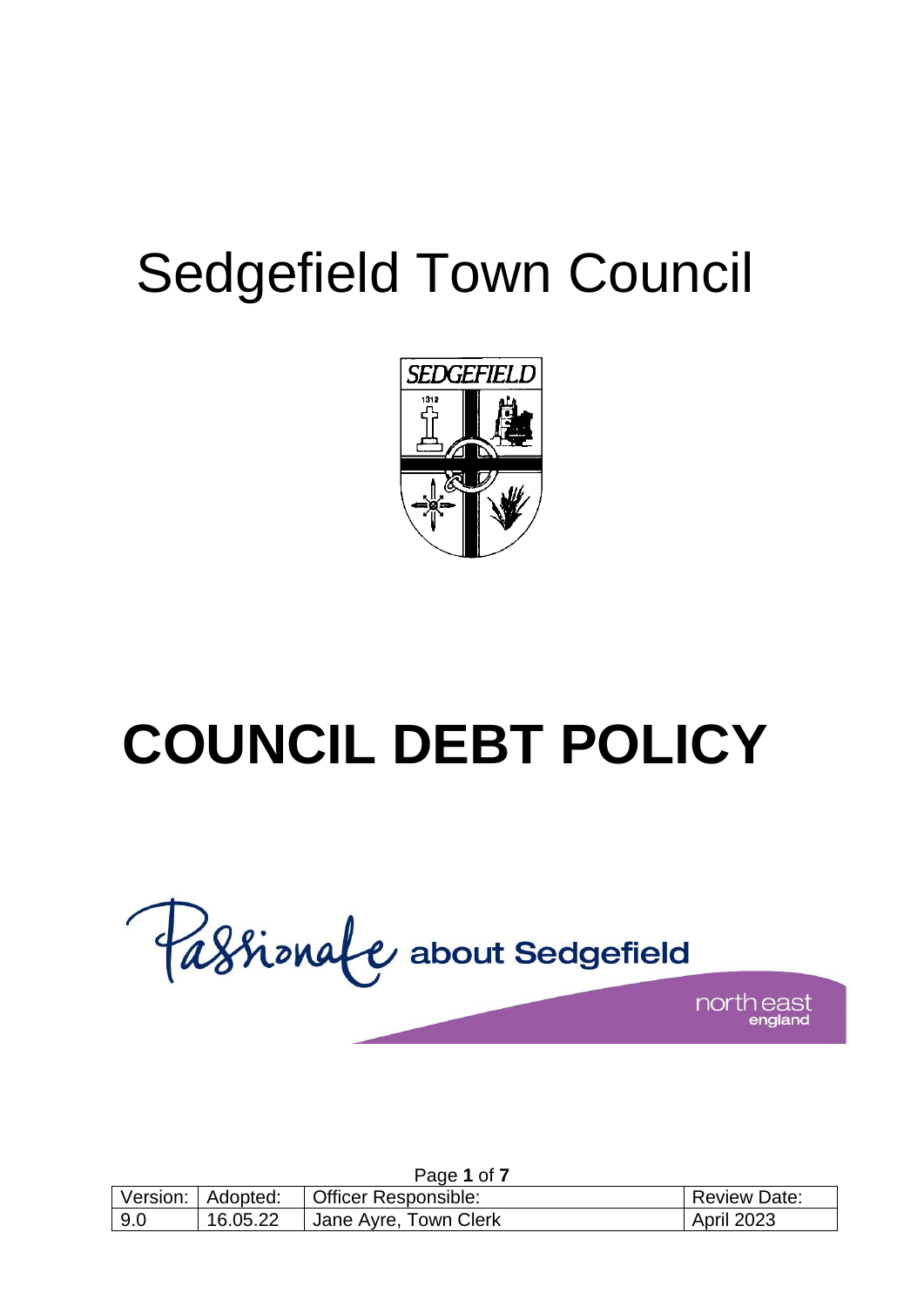## **SEDGEFIELD TOWN COUNCIL DEBT POLICY**

### **INDEX**

| Faye <b>Z</b> UI T |                     |                       |              |
|--------------------|---------------------|-----------------------|--------------|
|                    | Version:   Adopted: | Officer Responsible:  | Review Date: |
| 9.0                | 16.05.22            | Jane Ayre, Town Clerk | April 2023   |

Page **2** of **7**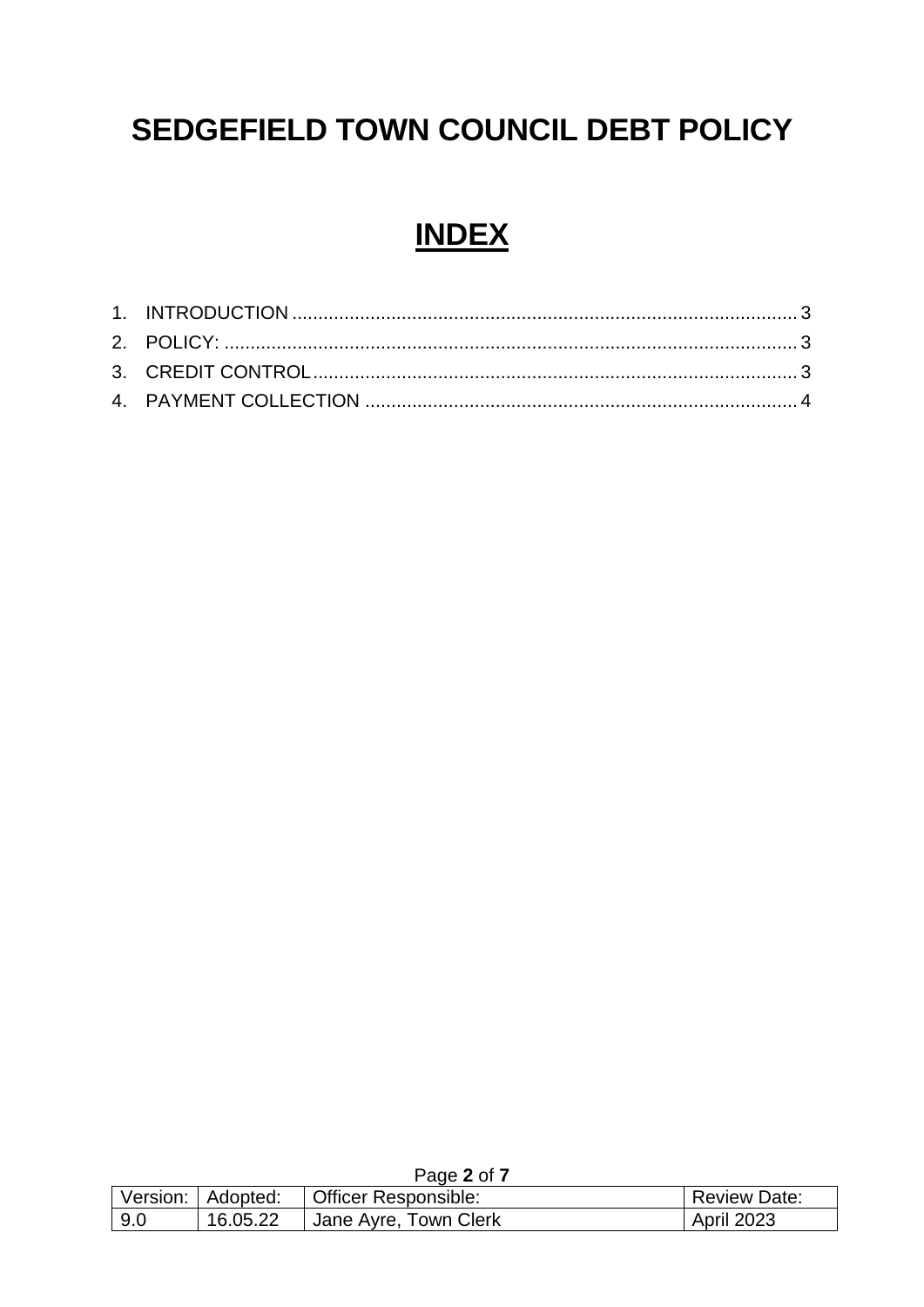**This Council Debt Policy was adopted by the Town Council at its Annual General Meeting on 16th May 2022 and will be reviewed in April 2023 in order that it can be presented for adoption at the Annual General Meeting of the Town Council in May 2023.** 

#### <span id="page-2-0"></span>**1. INTRODUCTION**

1.1. This Policy outlines the Council's procedures for dealing with late payments and outstanding accounts (bad debts) in accordance with Financial Regulation No 9.4. which states:

*"Any sums found to be irrecoverable and any bad debts shall be reported to the Council and shall be written off in the year in accordance with the Council Debt Policy".* 

#### <span id="page-2-1"></span>**2. POLICY:**

2.1. All accounts due will be collected in accordance with Financial Regulation No 9 and any sums found to be irrecoverable or any subsequent bad debts shall be reported to Town Council.

Overdue accounts and bad debts will be treated in the following manner:

- i) Customers with outstanding accounts over £250 at 90 days shall be passed to a registered debt collector following a final seven day warning at the discretion of the RFO of the Town Council.
- ii) Any bad debts that cannot be recovered shall be referred to Town Council for authorisation to be written off.

#### <span id="page-2-2"></span>**3. CREDIT CONTROL**

- 3.1. Invoices are raised and reminders sent at 30, 60 and 90 day intervals.
- 3.2. After 90 days, a letter is sent by recorded delivery to the debtor advising that if no payment is made within 7 days, the debt will be passed to a debt collector for recovery.

| ι αγ <del>ο</del> υ υι ι |                     |                       |                     |  |
|--------------------------|---------------------|-----------------------|---------------------|--|
|                          | Version:   Adopted: | Officer Responsible:  | <b>Review Date:</b> |  |
| 9.0                      | 16.05.22            | Jane Ayre, Town Clerk | <b>April 2023</b>   |  |

Page **3** of **7**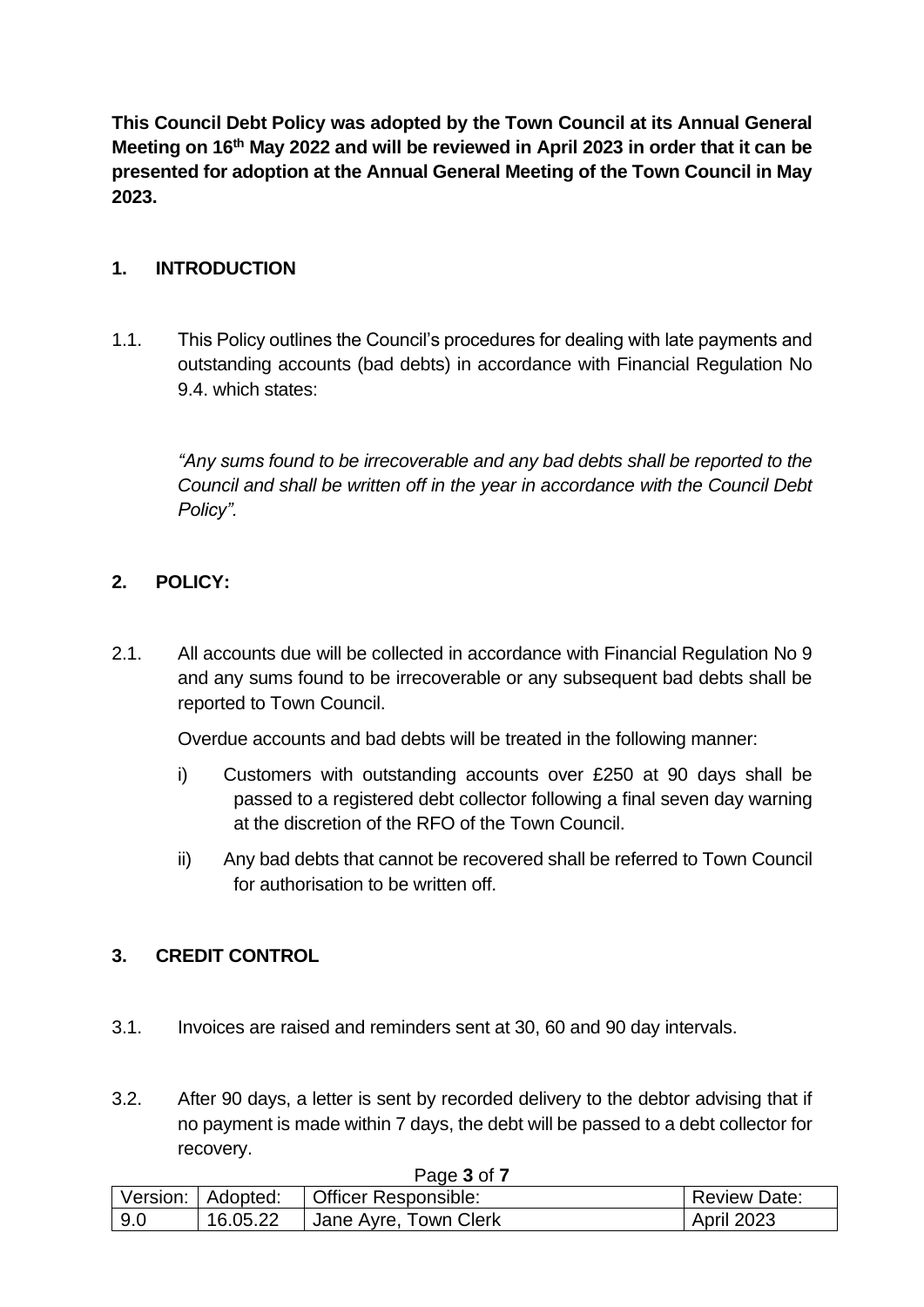- 3.3. In some instances, specific debts will be reported to the P&R Committee prior to being passed to the debt collector.
- 3.4. Where the debt collector is unable to secure payment, the debt will be referred to the Town Council.

#### <span id="page-3-0"></span>**4. PAYMENT COLLECTION**

- 4.1. The Council receives income from the following sources:
	- Allotments
	- Cemetery Fees
	- Cemetery Lodge
	- Parish Hall Hire
	- Events
	- Ceddesfeld Hall
	- Ceddesfeld Hall Grounds
	- Use of Office Facilities, e.g. photocopying
	- Dog Bags
- 4.2. Allotments:

Annual invoices are sent out to Butterwick Allotments and Winterton Allotments holders in March for payment from 1<sup>st</sup> April. Allotments holders are invoiced for the full annual cost of an allotment as per the fee agreed by the Council's P&R Committee. Payment is requested within one calendar month from receipt of the annual invoice. Allotment holders can pay by either cash, cheque or BACS, however, no credit card payments are accepted. An official Council receipt is given to an allotment holder upon receipt of full payment.

If an allotment holder surrenders their plot(s) during the 12 months for which they have already paid they do not receive any refund of payment. If a new person

|       | Version: Adopted: | Officer Responsible:    | <b>Review Date:</b> |
|-------|-------------------|-------------------------|---------------------|
| l 9.0 | 16.05.22          | I Jane Ayre, Town Clerk | <b>April 2023</b>   |

Page **4** of **7**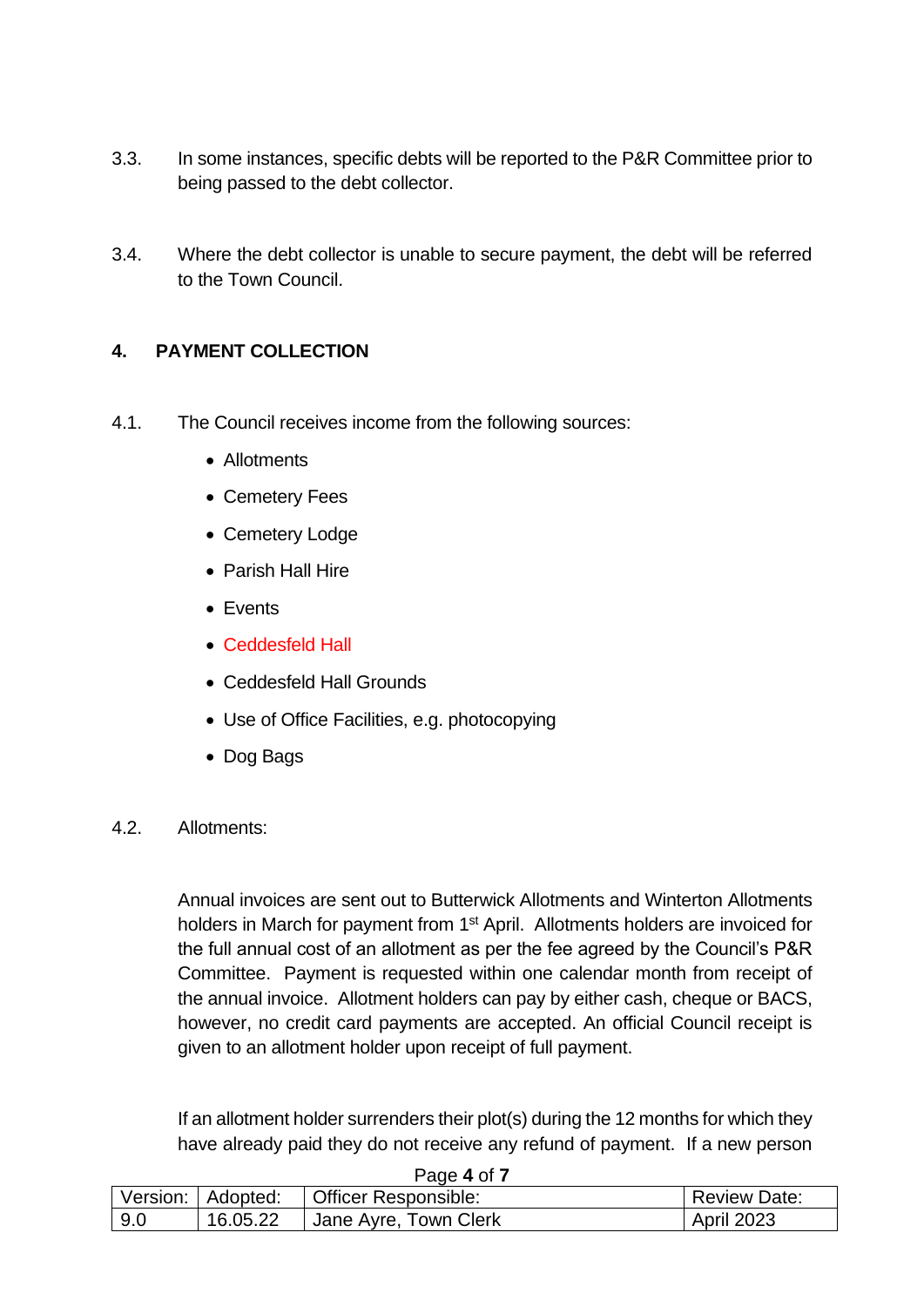takes over an allotment during the payment year consideration is given on a case by case basis by the Town Clerk and Councillor with responsibility for allotments as to whether payment should be sought and, if so, how much. In such instances where payment is requested the same payment terms and conditions apply i.e. one month is given for payment to be received.

#### 4.3. Cemetery Fees:

Cemetery fees comprise of 3 elements:

- Reserving a grave;
- Actual interment (of ashes or body);
- Installing a headstone.

When a person(s) reserves a grave(s) they will be issued with an invoice with payment required within one month. The invoice amount will be as per the fee agreed by the Council's P&R Committee. Payment will be made by either cash or cheque, however, in the majority of instances such payment is usually via cheque. Upon receipt of payment an official Council receipt will be issued and a grant deed produced with both documents being issued together.

An interment will be arranged through the undertaker or executor acting on behalf of the deceased's next of kin. The Town Council will raise an invoice after the actual interment when the total costs are known. This invoice will be sent to the undertaker or executor for payment following liaison with next of kin or executor/solicitor. The invoice amount will be as per the fees agreed by the Council's P&R Committee. Payment will be made by cheque. Upon receipt of payment an official Council receipt will be issued.

Installation of a headstone will be arranged between the next of kin's appointed memorial mason and the Town Council. The memorial mason will submit to the Town Council a headstone application form and arrange an appropriate time for booking and fitting the memorial. The Town Council will raise an invoice in accordance with the fees agreed by the Council's P&R Committee once approval has been given by the Gardening Supervisor to the application form submitted. This invoice will be submitted to the memorial mason upon receipt of the headstone application form. In some instances, particularly with plaques for the Garden of Remembrance, the next of kin or executor will liaise directly with the Town Council instead of going through a memorial mason. Payment

| .   |          |                                          |                     |  |
|-----|----------|------------------------------------------|---------------------|--|
|     |          | Version: Adopted:   Officer Responsible: | <b>Review Date:</b> |  |
| 9.0 | 16.05.22 | Jane Ayre, Town Clerk                    | <b>April 2023</b>   |  |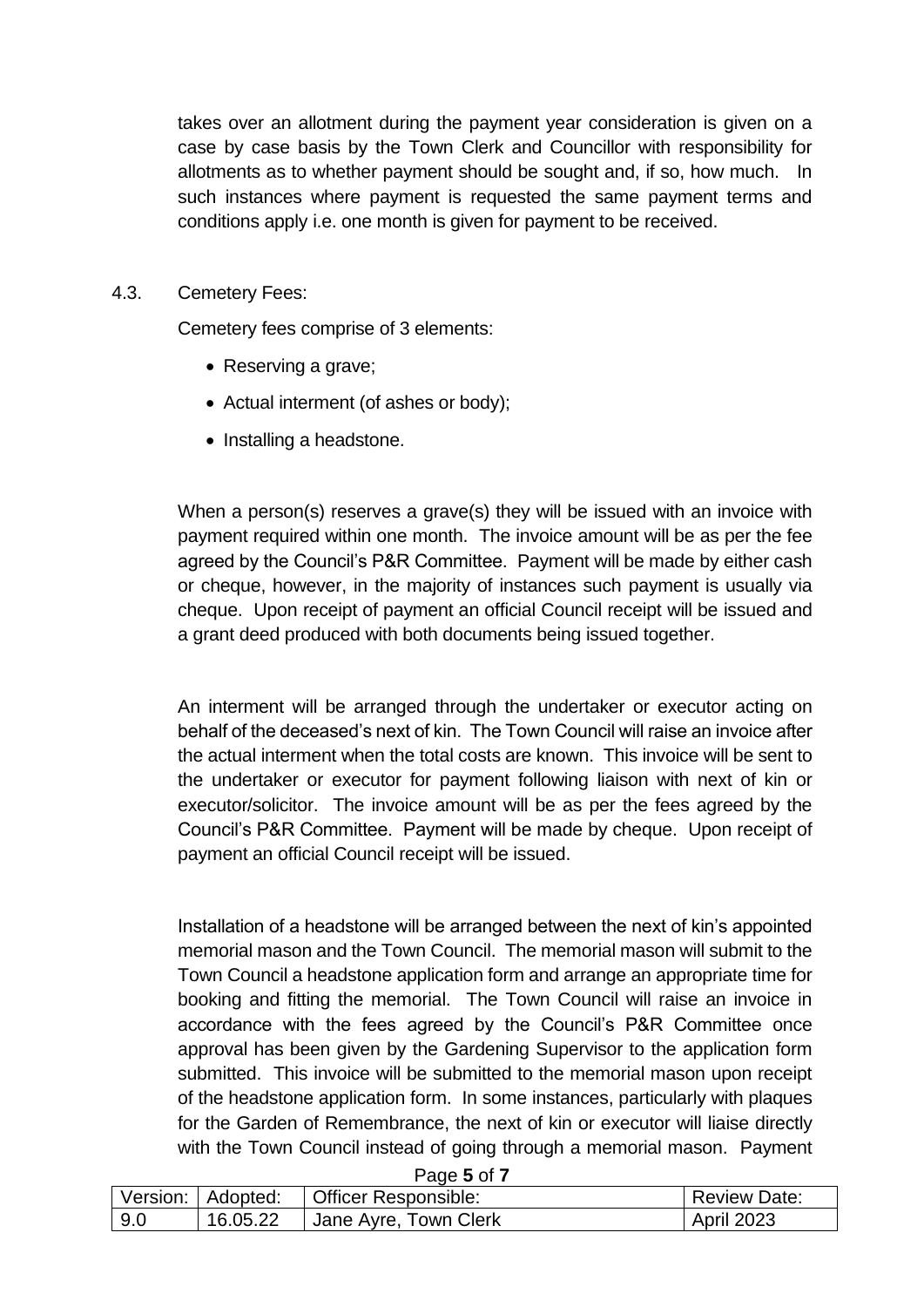will usually be made by cheque but could be paid in cash if preferred. Upon receipt of payment an official Council receipt will be issued.

#### 4.4. Cemetery Lodge:

Cemetery Lodge is a property owned by the Town Council and rented out on a short-term lease basis. This lease arrangement is administered by Dowens Estate Agents in Sedgefield. Tenants pay their rent on a monthly basis which is collected by Dowens and then paid via Direct Debit into the Town Council's bank account (less the management fee charged by Dowens). Any arrears in rent will be handled by Dowens as part of their management service. In addition, to the rent the tenants also pay a contribution to the water bill for the property as agreed by the P&R Committee. The Town Council pays the full water rates invoice and recharges the tenant per month which is paid via Direct Debit into the Town Council's bank account. The tenants are responsible for all utility bills and Council Tax bills in relation to the property.

4.5. Parish Hall Hire:

Regular bookings – Regular users of the Parish Hall are invoiced at the start of the following month in accordance with the fees agreed by the Council's P&R Committee. Payment is due within one month from receipt of invoice. Payment will be accepted in the form of cash, cheque or BACS. For BACS payments to be authorised this must be arranged in conjunction between the Regular User and the Town Clerk.

Ad hoc bookings - Ad hoc bookings of the Parish Hall are invoiced when the booking is made. This again is in accordance with the fees agreed by the Council's P&R Committee. Payment is due within one month from receipt of invoice. Payment will be accepted in the form of cash or cheque.

#### 4.6. Events:

Throughout the course of a year the Town Council holds a number of events which are ticketed, i.e. coach trips, Mayor's Quiz, Mayor's Ball, November Fireworks Display and Snow Party. Tickets are sold from the Town Council Offices with payment being taken prior to tickets being released. Ticket payment can be in the form of either cash or cheque. The only exception to this is the November Fireworks Display when tickets are also sold on the Town Council's behalf by Ceddesfeld Hall and Tickety Boo. In these instances a clear recording system is put in place to ensure that ticket sales do not exceed the maximum capacity for the event and money is taken in accordance with the Council's internal control arrangements.

|     | Version:   Adopted: | Officer Responsible:    | <b>Review Date:</b> |
|-----|---------------------|-------------------------|---------------------|
| 9.0 | 16.05.22            | ' Jane Ayre, Town Clerk | <b>April 2023</b>   |

| Page 6 of 7 |  |  |
|-------------|--|--|
|             |  |  |